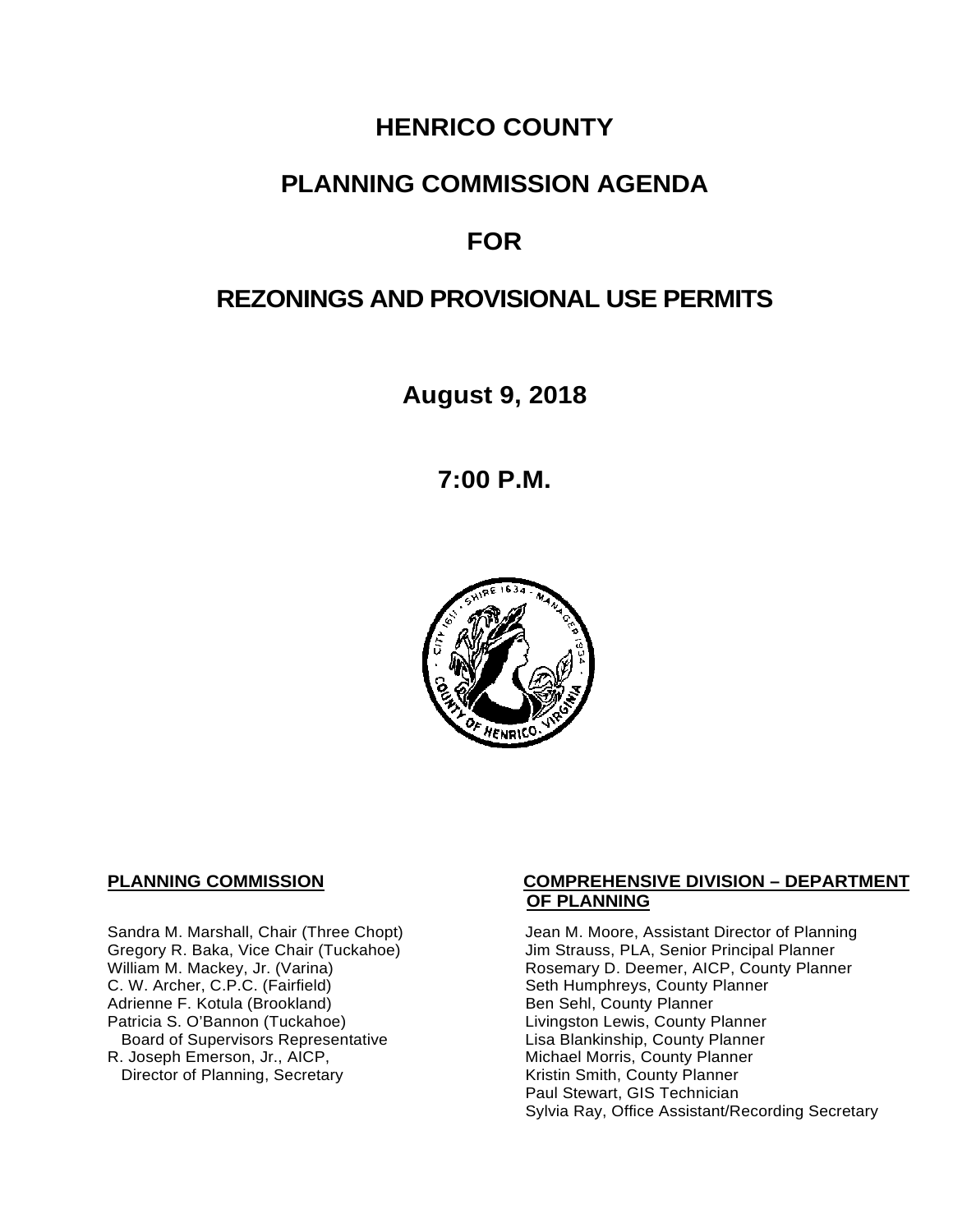## **PLANNING COMMISSION REZONING MEETING FINAL AGENDA AUGUST 9, 2018**

#### **BEGINNING AT 5:45 P.M.**

**DINNER AND WORK SESSION:** The Planning Commission will have dinner and a work session in the County Manager's Conference Room to discuss Consideration of Zoning Ordinance Amendments to the R-5A General Residence District Lot Requirements and continue discussion on the Route 5 Corridor Study.

**BEGINNING AT 7:00 P.M.**

**WELCOME:**

**PLEDGE OF ALLEGIANCE:**

**RECOGNITION OF NEWS MEDIA:**

**CALL TO ORDER:**

**REQUESTS FOR WITHDRAWALS AND DEFERRALS: (0); (3)**

**REQUESTS FOR EXPEDITED ITEMS: (0)**

**CASES TO BE HEARD: (2)**

### **VARINA:**

### *(Deferred from the July 12, 2018 Meeting)*

**REZ2018-00014 Leroy Chiles for Quality of Life of VA LLC:** Request to conditionally rezone from R-4 One-Family Residence District, B-1 Business District, and M-1 Light Industrial District to R-5AC General Residence District (Conditional) Parcel 805-710-1834 containing 11.7 acres located south of Darbytown Road approximately 300' south of its intersection with Oregon Avenue. The applicant proposes detached dwellings with zero lot lines. The R-5A District allows a minimum lot area of 5,625 square feet and a maximum overall density of 6 units per acre. The use will be controlled by zoning ordinance regulations and proffered conditions. The 2026 Comprehensive Plan recommends Suburban Residential 2, density should not exceed 3.4 units per acre, and Environmental Protection Area. **Staff – Seth Humphreys (Deferral Requested to the September 13, 2018 Meeting)**

**Deferred to the September 13, 2018 Meeting**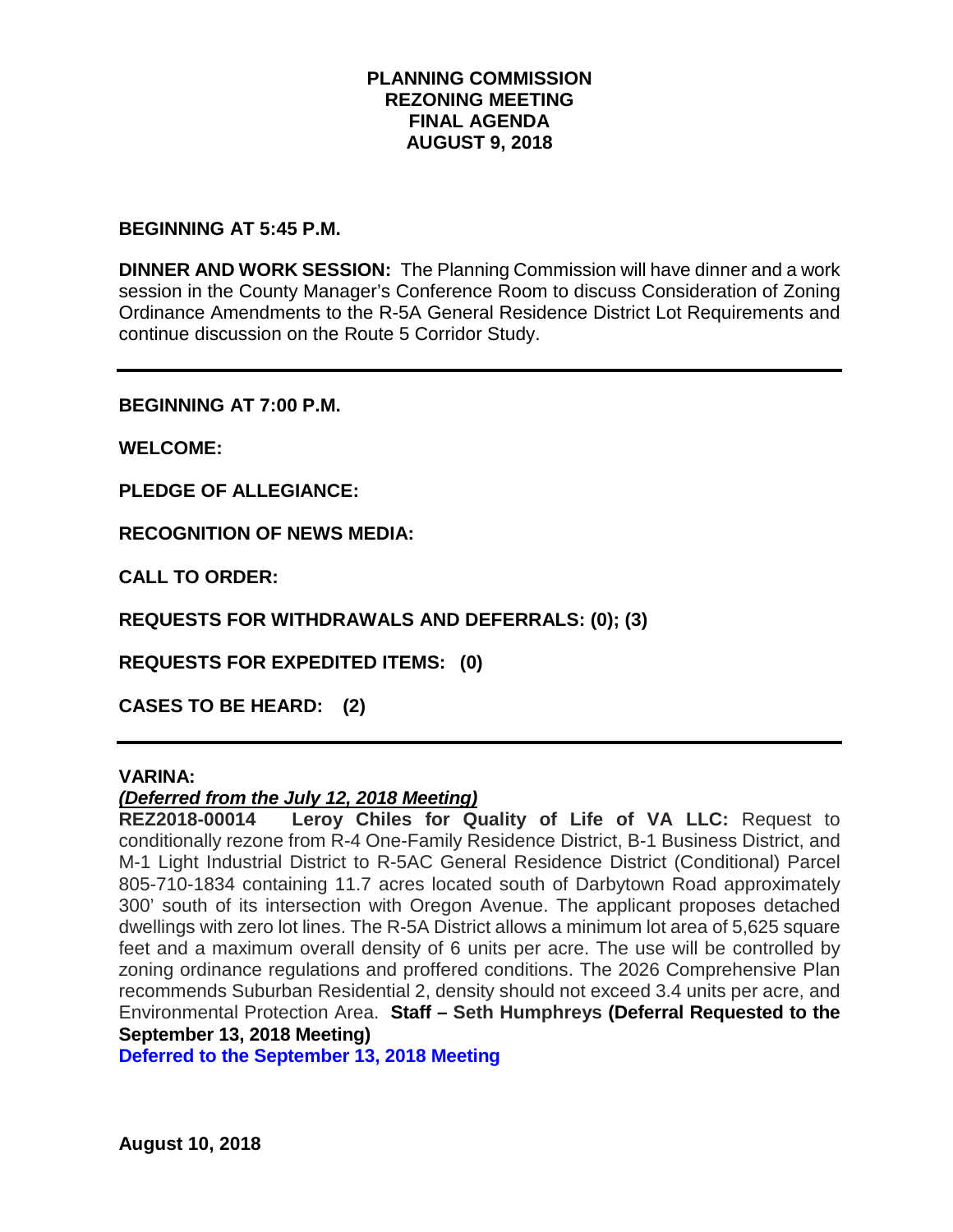## *(Deferred from the July 12, 2018 Meeting)*

**REZ2018-00019 Mark Rempe for Liberty Homes:** Request to rezone from B-3 Business District to R-3 One-Family Residence District Parcel 825-720-6242 containing .24 acres located on the west line of E. Nine Mile Road (State Route 33) approximately 150' north of its intersection with Elsing Green Way. The applicant proposes a single-family residence. The use will be controlled by zoning ordinance regulations. The 2026 Comprehensive Plan recommends Suburban Residential 2, density should not exceed 3.4 units per acre. The site is in the Enterprise Zone and the Airport Safety Overlay District. **Staff – Lisa Blankinship (Deferral Requested to the September 13, 2018 Meeting) Deferred to the September 13, 2018 Meeting**

#### **FAIRFIELD:**

None.

# **THREE CHOPT:**

None.

## **TUCKAHOE:**

None.

#### **BROOKLAND:**

## *Deferred from the July 12, 2018 Meeting)*

**REZ2018-00029 Aaron Breed and Roger Bowers for Jeff Small:** Request to conditionally rezone from B-3 Business District and R-6 General Residence District to B-3C Business District (Conditional) Parcel 766-749-2740 containing 1.78 acres located on the east line of W. Broad Street (U.S. Route 250) approximately 480' south of its intersection with Sunnybrook Road. The applicant proposes a car wash. The use will be controlled by zoning ordinance regulations and proffered conditions. The 2026 Comprehensive Plan recommends Commercial Arterial. **Staff – Michael Morris Recommended for Approval**

**REZ2018-00031 James W. Theobald for Parham & Broad LLC:** Request to amend proffers accepted with Rezoning case C-10C-97 on Parcel 762-754-3266 located at the northeast intersection of W. Broad Street (U.S. Route 250) and Parham Road. The applicant proposes to amend proffers to allow automobile sales. The existing zoning is B-3C Business District (Conditional). The 2026 Comprehensive Plan recommends Commercial Arterial. **Staff – Seth Humphreys (Deferral Requested to the September 13, 2018 Meeting)**

**Deferred to the September 13, 2018 Meeting**

**REZ2018-00032 Lawrence Pearson for Donald Rudd:** Request to conditionally rezone from R-3 One-Family Residence District and B-3 Business District to B-3C Business District (Conditional) Part of Parcel 771-740-3432 containing .58 acres located at the northeast intersection of W. Broad Street (U.S. Route 250) and Henderson Road. The applicant proposes automobile sales. The use will be controlled by zoning ordinance regulations and proffered conditions. The 2026 Comprehensive Plan recommends